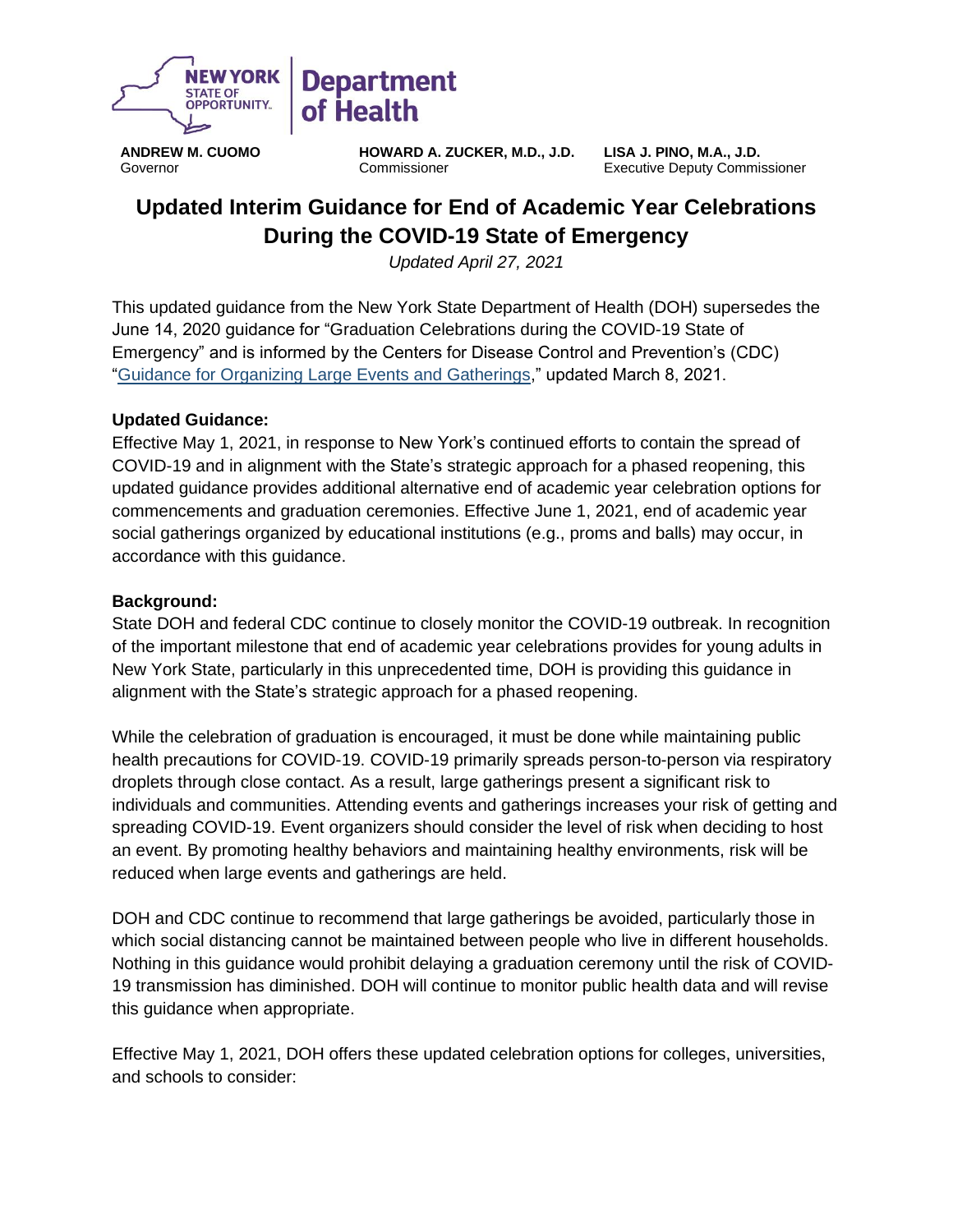# **Virtual Celebrations**

Districts and schools can honor graduating students virtually.

- Virtual ceremonies:
	- $\circ$  Host an online virtual ceremony and consider broadcasting live, if possible.
	- o The ceremony can be similar to traditional graduation ceremonies in terms of commencement speakers and acknowledgements of awardees.
		- NOTE: Any in-person filming must adhere to current public health requirements, including limiting in-person gatherings to no more than 100 individuals indoors or 200 individuals outdoors in non-residential settings, ensuring social distancing is maintained, and wearing an acceptable face covering.
- Videos:
	- $\circ$  Pre-record and make available a graduation ceremony, similar to a traditional graduation ceremony in terms of commencement speakers and acknowledgements of awardees.
		- NOTE: Any in-person filming must adhere to current public health requirements, including limiting in-person gatherings to no more than 100 individuals indoors or 200 individuals outdoors in non-residential settings, ensuring social distancing is maintained, and wearing an acceptable face covering.
	- $\circ$  Ask graduates to send individual videos with short messages to their graduating classmates to include in the video.

### **Celebrations that Maximize Social Distancing**

While virtual events are strongly encouraged, allowable in-person graduation events include:

- Drive-in Ceremonies:
	- $\circ$  Students, and family members who reside in the same household, should arrive and remain in cars for the entire ceremony.
	- $\circ$  Ceremonies can be held at drive-in movie theaters, school parking lots, stadium parking lots, or other large parking lot venues that could be exclusively reserved for the graduation event.
	- $\circ$  Cars must be spaced at least 6 feet apart. Multiple ceremonies may be needed depending on the class size.
	- o Large projected screens and sound equipment may be required.
	- $\circ$  Students and families without vehicles would need to be provided alternative accommodations and transportation that complies with social distancing requirements.
- Drive-through Ceremonies:
	- o Students, and family members who reside in the same household, should arrive by assigned time and leave after their individual recognition.
	- o Individual students may come to the school at prearranged times, may exit the car individually, in their cap and gown if available, to walk across a stage in their cap and gown and have a photo taken. However single-direction flow should be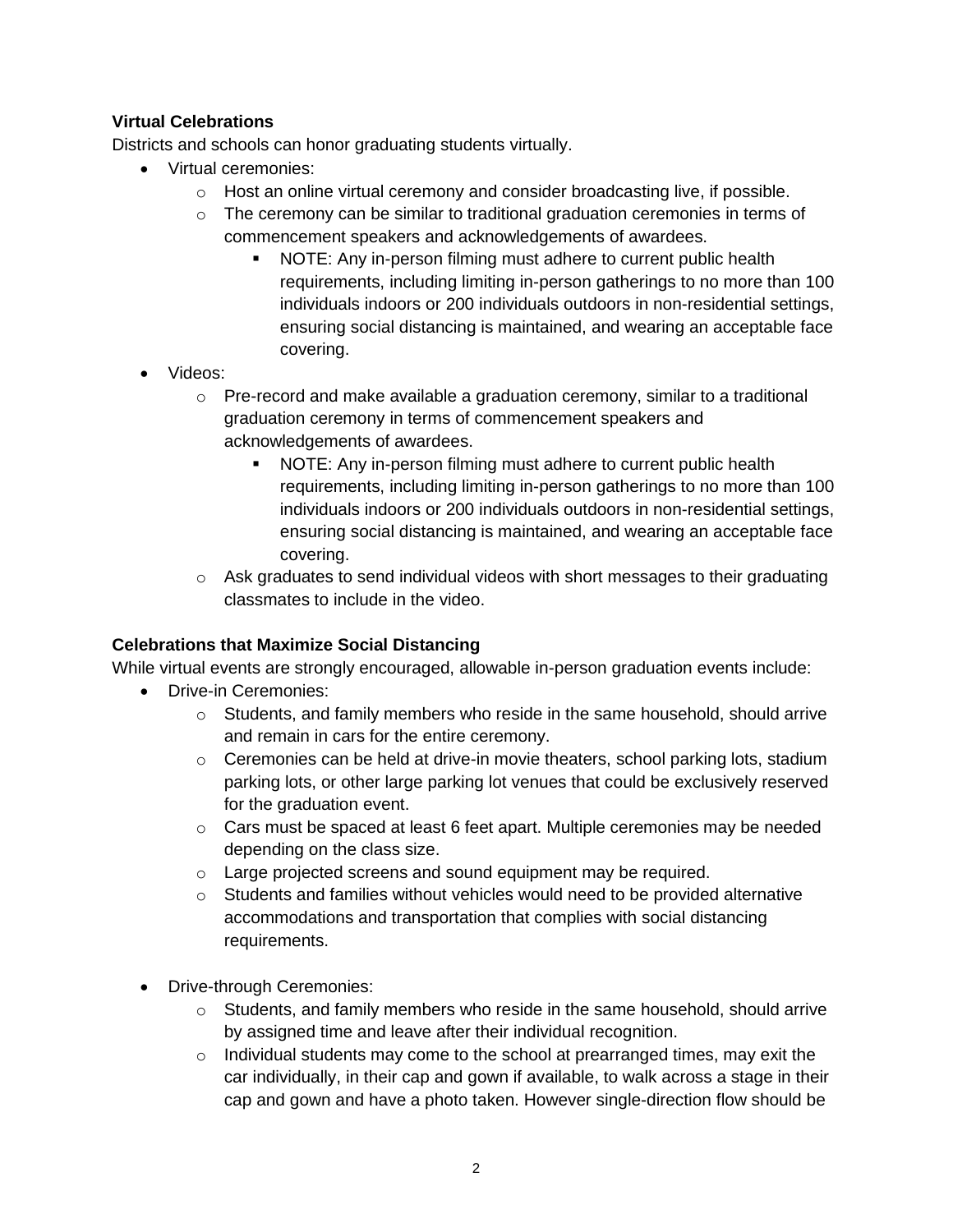marked to cross the graduation stage or take a photo, and the standing locations of graduates waiting to cross the graduation stage or take a photo must be clearly marked to ensure all individuals remain at least six feet apart at all times.

- $\circ$  Any high-touch surfaces (e.g. podium, handrail) must be frequently cleaned and disinfected.
- o There must not be person-to-person contact during the celebration. Individuals may not shake hands or hug.
- $\circ$  Diplomas, or any other items, can only be handed from one designated individual (e.g. dean, superintendent, principal) to students if both individuals are wearing a face covering and either using gloves or applying hand sanitizer between touching of objects. Otherwise, diplomas, or any other items, should be prearranged for students to retrieve them without direct interaction with other individuals.
- $\circ$  Any individual in attendance must wear a mask or face covering at all times, if they are over age two and able to medically tolerate a covering. Individual students may temporarily remove their masks or face coverings while crossing the award area or having their individual photo taken by the district or school.
- $\circ$  These events will require precise scheduling, traffic control, and school safety personnel, etc. and may be appropriate for small to medium-sized graduating classes.
- $\circ$  Students and families without vehicles would need to be provided alternative accommodations and transportation that complies with social distancing requirements.

#### Additional Considerations for Vehicle-based Events

- Consider the timing of when ceremonies take place. For individuals outside of their cars, consider weather conditions, such as sun exposure, heat, and rain. Take appropriate precautions related to weather protection. Consider if cars need to be turned off during the ceremony. Only staff, and for drive through graduations, a limited number of students, may be outside of their cars.
- Single-direction flow should be clearly marked for cars entering/exiting any celebration area.
- Individualized Ceremonies:
	- $\circ$  School officials may visit each graduate's home, while remaining outside and at least six feet away, to congratulate and take photos of each graduate in their cap and gown and holding their diploma.
	- $\circ$  This type of recognition may need to be conducted over the course of several days depending on the class size.

#### **Celebrations that Maintain Social Distancing**

In alignment with the safe, gradual return of congregate social and commercial activities (e.g., [sports competitions,](https://www.governor.ny.gov/sites/governor.ny.gov/files/atoms/files/PROFESSIONAL_SPORTS_WITH_FANS_MASTER_GUIDANCE.pdf) [performing arts and entertainment,](https://www.governor.ny.gov/sites/governor.ny.gov/files/atoms/files/Small_and_Medium_Performing_Arts_Detailed_Guidance.pdf) [in-person and catered events\)](https://www.governor.ny.gov/sites/governor.ny.gov/files/atoms/files/Indoor_and_Outdoor_Food_Services_Detailed_Guidelines.pdf), DOH provides the below options based on the location and scale of the events that colleges,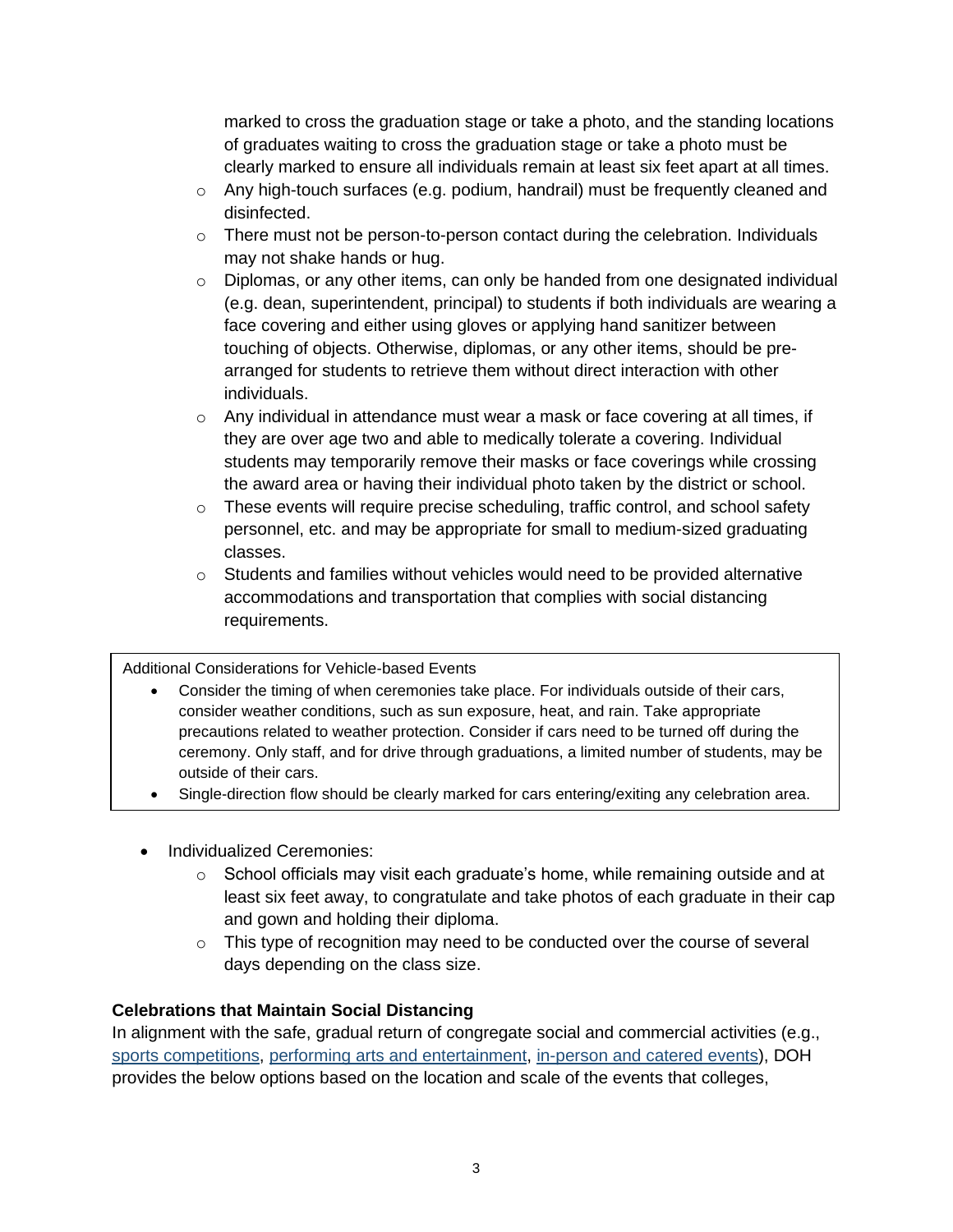universities, schools, students, and their families want to pursue for in-person gatherings to celebrate the end of the academic year.

Event organizers will need to determine the number of events needed based upon class size and available space to maintain social distancing protocol. If conducting multiple events in the same space, CDC and DOH cleaning and disinfection protocols must be adhered to in between events, including cleaning and disinfection of any shared surfaces (e.g., chairs, podiums, handrails, etc.).

At all events regardless of location or scale, the organizers must ensure that attendees follow these precautions:

- Contact Information for Tracing: One attendee from each attending party/household/family must sign-in before or immediately upon arrival to the event, providing their full name, address, email, and phone number for use in potential contact tracing efforts, if necessary. The sign-in process may be conducted through any means to collect the above contact information, including but not limited to an online form, digital application, e-mail, and/or paper form.
	- $\circ$  The sign-in data must be retained for a minimum period of 28 days and such data made available to State and local health authorities upon request.
- Health Screening: Attendees must receive a health screening questionnaire prior to the event. The health screening shall consist of questions regarding current or recent [COVID-19 symptoms](https://www.cdc.gov/coronavirus/2019-ncov/symptoms-testing/symptoms.html) (e.g., temperature in excess of 100.4 degrees Fahrenheit), close or proximate contact with confirmed or suspected COVID-19 case(s)<sup>1</sup>, recent positive COVID-19 test result(s), and compliance with State's [travel advisory.](https://coronavirus.health.ny.gov/covid-19-travel-advisory)
	- $\circ$  Entry to the event must be denied to any attendee who fails the health screening questionnaire, as well as any members of the attendee's party who may have been in close contact with such patron within the past 10 days (e.g., family members, individuals who share the same residence).
- Social Distancing: Attendees must practice social distancing by maintaining a distance of, at least, six feet from other individuals, except for members of the same immediate party/household/family.
	- $\circ$  Signs, tape, or other materials must be used to demarcate six feet of distance between attendees while standing and walking, and to ensure any seating for different parties of attendees are six feet apart.
	- $\circ$  Diplomas, or any other items, can only be handed from one designated individual (e.g. dean, superintendent, principal) to students if both individuals are wearing a face covering and either using gloves or applying hand sanitizer between touching of objects. Otherwise, diplomas, or any other items, should be prearranged for students to retrieve them without direct interaction with other individuals.

<sup>1</sup> DOH advises that close contact is being within 6 feet of an individual for 10 minutes or more within a 24 hour period, starting from 2 days before their symptoms developed or if asymptomatic, 2 days before they were tested. (Close contact does not include individuals who work in a health care setting wearing appropriate, required personal protective equipment.)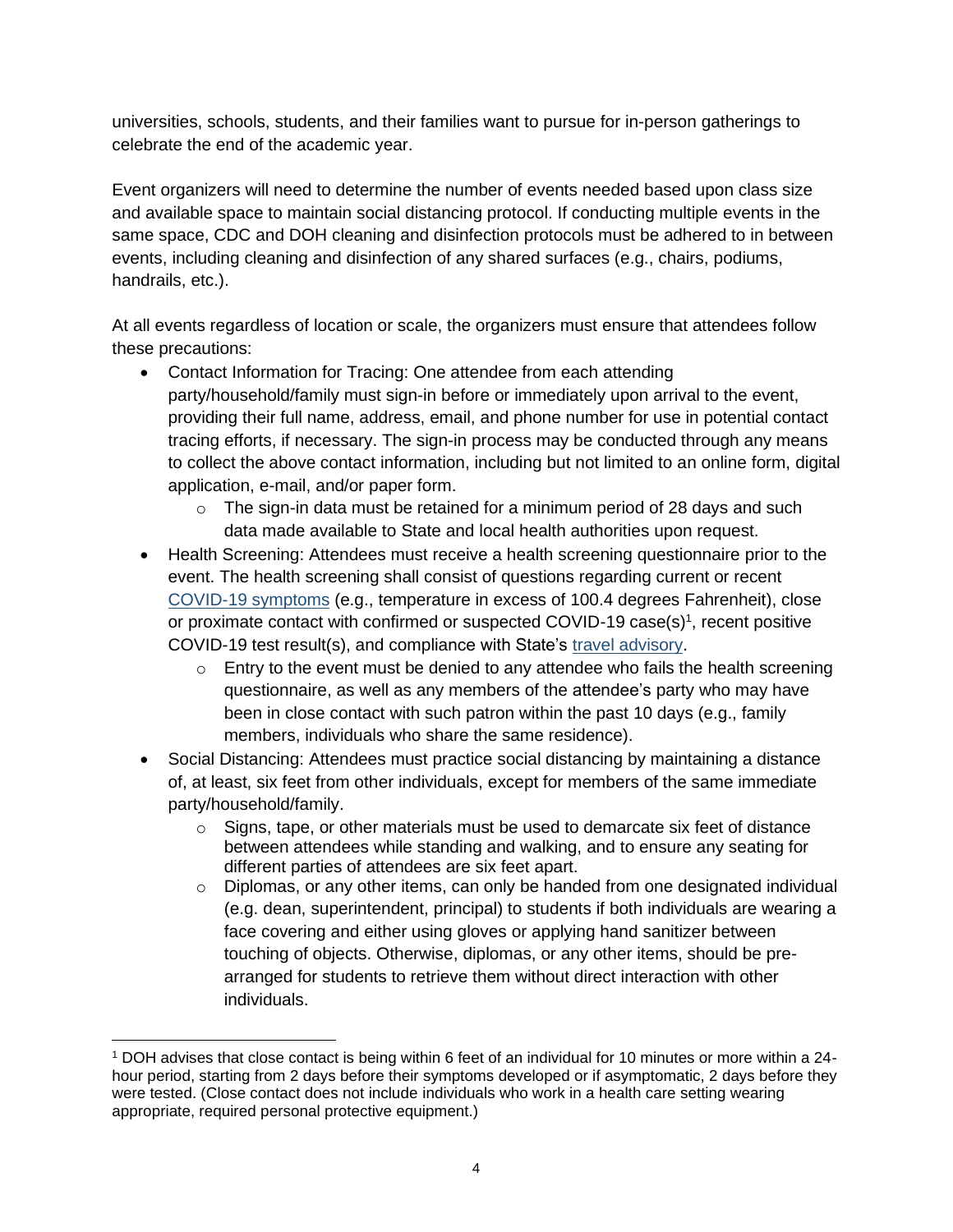- Sharing or exchanging materials of any kind poses an increased risk of transmission of COVID-19 and should be prohibited (e.g., throwing graduation caps, giving gifts).
- Face Coverings: Attendees must wear acceptable face coverings at all times; provided, however, that attendees may remove their face coverings when seated to eat or drink. The face covering requirement applies to any attendee over the age of two and able to medically tolerate such covering.
	- $\circ$  Attendees may also temporarily remove face coverings while presenting or speaking at the event, provided that such attendee maintain 12 feet of social distance, or be separated by an appropriate physical barrier, from other attendees.
	- $\circ$  Students may also temporarily remove their face coverings while crossing an award area or having their individual photo taken.
- Controlled Movement: Event organizers must ensure that the number of attendees is confirmed in advance to ensure compliance with capacity, plan movement of individuals throughout the premises, and prevent unnecessary congregation or foot-traffic congestion in common areas (e.g., entrances, exits, restrooms)
	- $\circ$  Students may walk across a stage or area and pose for a picture individually. However single-direction flow should be marked to cross the graduation stage or take a photo, and the standing locations of graduates waiting to cross the graduation stage or take a photo must be clearly marked to ensure all individuals remain at least six feet apart at all times.

At events where the number of attendees will exceed the State's gathering limits (i.e., 100 people indoors or 200 people outdoors in non-residential settings, as of April 12, 2021), event organizers must also require and ensure that public-facing employees, event staff, and attendees have received a negative diagnostic test result for COVID-19 using a Food and Drug Administration (FDA) or DOH authorized polymerase chain reaction (PCR) or other nucleic acid amplification test (NAATs) of comparable analytical sensitivity performance that was performed on a specimen (e.g., swab) collected within 72 hours of the event. Responsible Parties may also accept negative test results for COVID-19 from an FDA authorized antigen test performed on a specimen collected within 6 hours of the event. Alternatively, individuals may provide proof of having completed the COVID-19 vaccination series at least 14 days prior to the date of the event.

- Individuals must present proof of the recent negative diagnostic test result or proof of completed immunization (e.g., mobile application, screenshot, image, paper form) to designated employees or event staff prior to, or immediately upon, arrival to the event.
- Individuals who have fully recovered from a lab-confirmed case of COVID-19 in the last 3 months and who do not have any recent or current symptoms are not required to produce a recent negative diagnostic test result but must provide proof of illness and recovery (e.g., proof of a prior positive test result or completed order of isolation within the last 90 days).
- Any individual who fails to present a negative diagnostic test result or proof of immunization, as required, must be denied entry to the event. (Proof of recent negative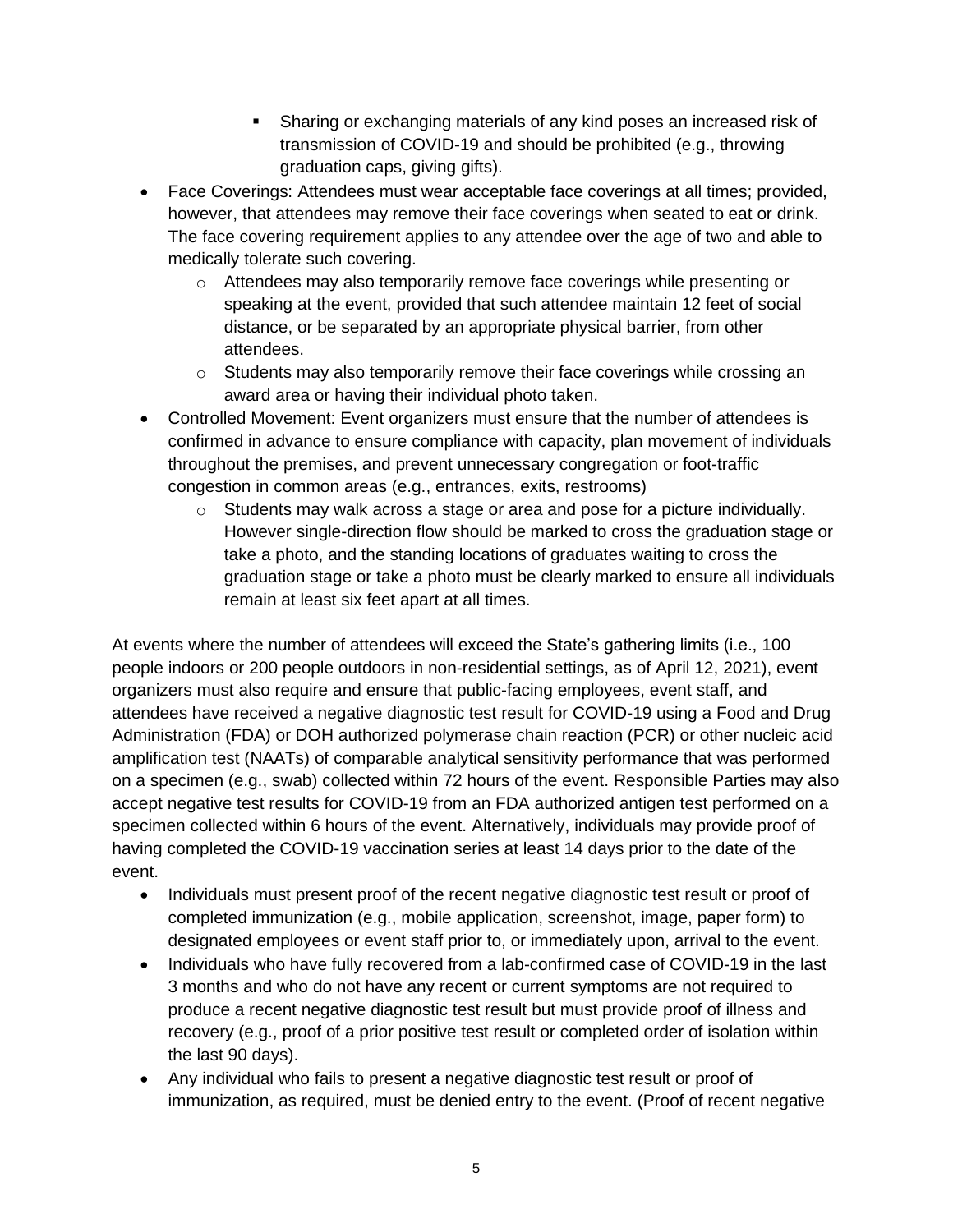diagnostic test result or proof of completed immunization does not need to be retained by the event organizer.)

Additionally, at events exceeding the State's gathering limits, event organizers must notify the respective county health department or local public health authority by submitting event details to the local health authority, at least 5 days in advance of the event date, and such details shall include but not be limited to the (1) Responsible Parties' contact information, (2) event name or function, (3) event address, (4) event date and time, (5) event duration (including loading and unloading times), (6) expected number of event attendees, (7) expected number of event staff, and (8) location on premises (e.g., indoor, outdoor) indicated by description and/or on event floor plan. Events may be subject to inspection by State and local health authorities to ensure compliance with all provisions of the guidance.

The following tables provide options for outdoor and indoor events based upon their location and scale. Outdoor events are strongly encouraged by DOH and are defined as an open-air space designed or used for the viewing of an event (e.g., open-air theaters with ancillary facilities, fixed seating amphitheaters, flexible seating amphitheaters, pavilions, bandshells, grandstands), which may have a temporary or fixed cover (e.g., awning, roof) so long as such cover has at least two sides open for airflow. For a side to be open for airflow, at least 50% of the area of such side must be open whenever events are being conducted or when attendees are on the premises.

| <b>OUTDOOR</b>            | <b>Capacity</b>          | <b>Proof of Recent</b>  | <b>Examples</b>   | <b>Notes</b>    |
|---------------------------|--------------------------|-------------------------|-------------------|-----------------|
| <b>EVENTS</b>             |                          | <b>Negative Test or</b> |                   |                 |
|                           |                          | <b>Immunization</b>     |                   |                 |
| <b>Residential</b>        | Up to 25 people          | No.                     | Party,            | Outdoor         |
| Homes                     |                          |                         | Reception         | residential     |
|                           |                          |                         |                   | gathering limit |
|                           |                          |                         |                   | is 25 people    |
| <b>Small Scale</b>        | Up to 200 people         | No, optional            | Reception,        | Outdoor social  |
| Event Venue               | or two attendees         |                         | Prom, Graduation  | gathering limit |
| <b>Catering Hall</b><br>٠ | per student, up to       |                         |                   | is 200 people   |
| Performance<br>$\bullet$  | 50% capacity             |                         |                   |                 |
| Space                     |                          |                         |                   |                 |
| <b>Medium Scale</b>       | 201 to 500 people,       | Yes, required           | Prom, Graduation, | Catering        |
| Event Venue               | up to 33%                |                         | Commencement      | capacity is     |
| <b>Catering Hall</b>      | capacity                 |                         |                   | 50% in NYC      |
| <b>Football Field</b>     |                          |                         |                   | and 75%         |
|                           |                          |                         |                   | outside of NYC  |
| <b>Large Scale</b>        | Over 500 people,         | Yes, required           | Graduation,       |                 |
| Stadiums or               | up to 20%                |                         | Commencement      |                 |
| Performance               | capacity                 |                         |                   |                 |
| Venues with               | Increase to<br>$\bullet$ |                         |                   |                 |
| $2,500+$ capacity         | 33% capacity,            |                         |                   |                 |
|                           | as of May 19             |                         |                   |                 |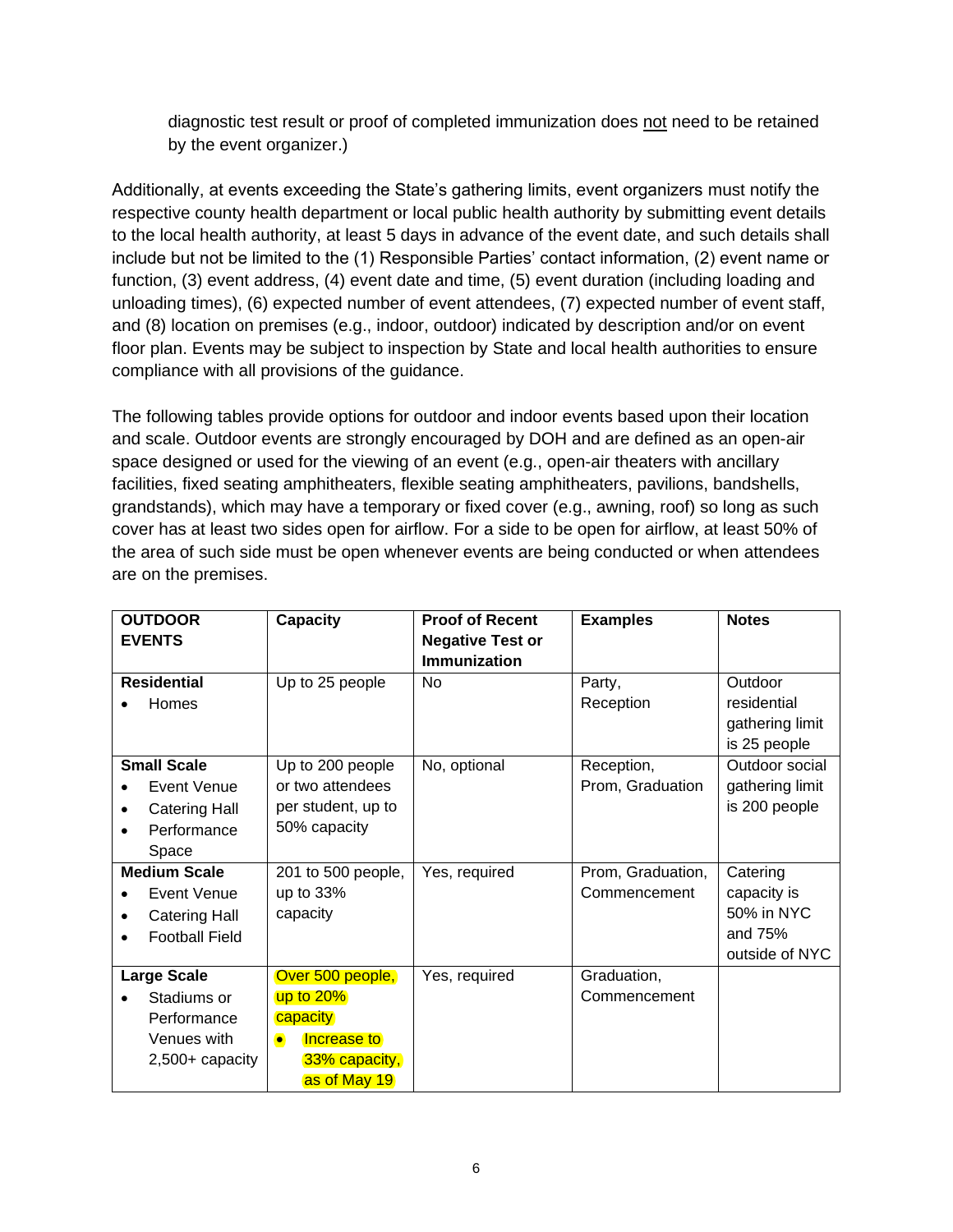| <b>INDOOR</b><br><b>EVENTS</b> | Capacity                 | <b>Proof of Recent</b><br><b>Negative Test or</b> | <b>Examples</b>   | <b>Notes</b>    |
|--------------------------------|--------------------------|---------------------------------------------------|-------------------|-----------------|
|                                |                          | <b>Immunization</b>                               |                   |                 |
| <b>Residential</b>             | Up to 10 people          | <b>No</b>                                         | Party,            | Indoor          |
| Homes                          |                          |                                                   | Reception         | residential     |
|                                |                          |                                                   |                   | gathering limit |
|                                |                          |                                                   |                   | is 10 people    |
| <b>Small Scale</b>             | Up to 100 people         | No, optional                                      | Reception,        | Indoor social   |
| Event Venue                    | or two attendees         |                                                   | Prom, Graduation  | gathering limit |
| <b>Catering Hall</b>           | per student, up to       |                                                   |                   | is 100 people;  |
| Gymnasium                      | 50% capacity             |                                                   |                   | catering        |
|                                |                          |                                                   |                   | capacity is     |
|                                |                          |                                                   |                   | 50% in NYC      |
|                                |                          |                                                   |                   | and 75%         |
|                                |                          |                                                   |                   | outside of NYC  |
| <b>Medium Scale</b>            | 101 to 150 people,       | Yes, required                                     | Prom, Graduation, | Catering        |
| Event Venue                    | up to 33%                |                                                   | Commencement      | capacity is     |
| <b>Catering Hall</b><br>٠      | capacity                 |                                                   |                   | 50% in NYC      |
| Performance                    |                          |                                                   |                   | and 75%         |
| Space                          |                          |                                                   |                   | outside of NYC  |
| <b>Large Scale</b>             | Over 150 people,         | Yes, required                                     | Graduation,       |                 |
| Arenas or                      | up to 10%                |                                                   | Commencement      |                 |
| Performance                    | capacity                 |                                                   |                   |                 |
| Venues with                    | Increase to<br>$\bullet$ |                                                   |                   |                 |
| $1,500+$ capacity              | 25% capacity,            |                                                   |                   |                 |
|                                | as of May 19             |                                                   |                   |                 |

Note: For outdoor or indoor events where graduating students are seated on the field of play or performance surface AND attendees (e.g., families, friends) are seated in an entirely separate section (i.e., bleachers, stands, or floor/field space with separate entry/exit than the student entry/exit), the graduating students may be excluded from the above capacity limits so long as there is sufficient space to accommodate the social distancing requirements.

For any in-person event, event organizers must consider the following:

- Strongly encourage limiting the length of ceremonies to shorten the time the individuals are exposed to each other.
- Limit group performances and speakers, and ensure that individuals do not share microphones or other equipment, unless it is appropriately cleaned and disinfected between use.
- Assign staff to monitor entrances and egresses to prevent congregation. Consider staggering arrival times to ease crowds at access points.
- Implement limits on the number of guests that are permitted to attend the ceremony, in accordance with the above capacity restrictions by location, or consider holding studentonly commencements.
- To the extent practicable, ensure students receive diplomas and caps and gowns in advance through the mail or delivery, so they can arrive dressed and with their diplomas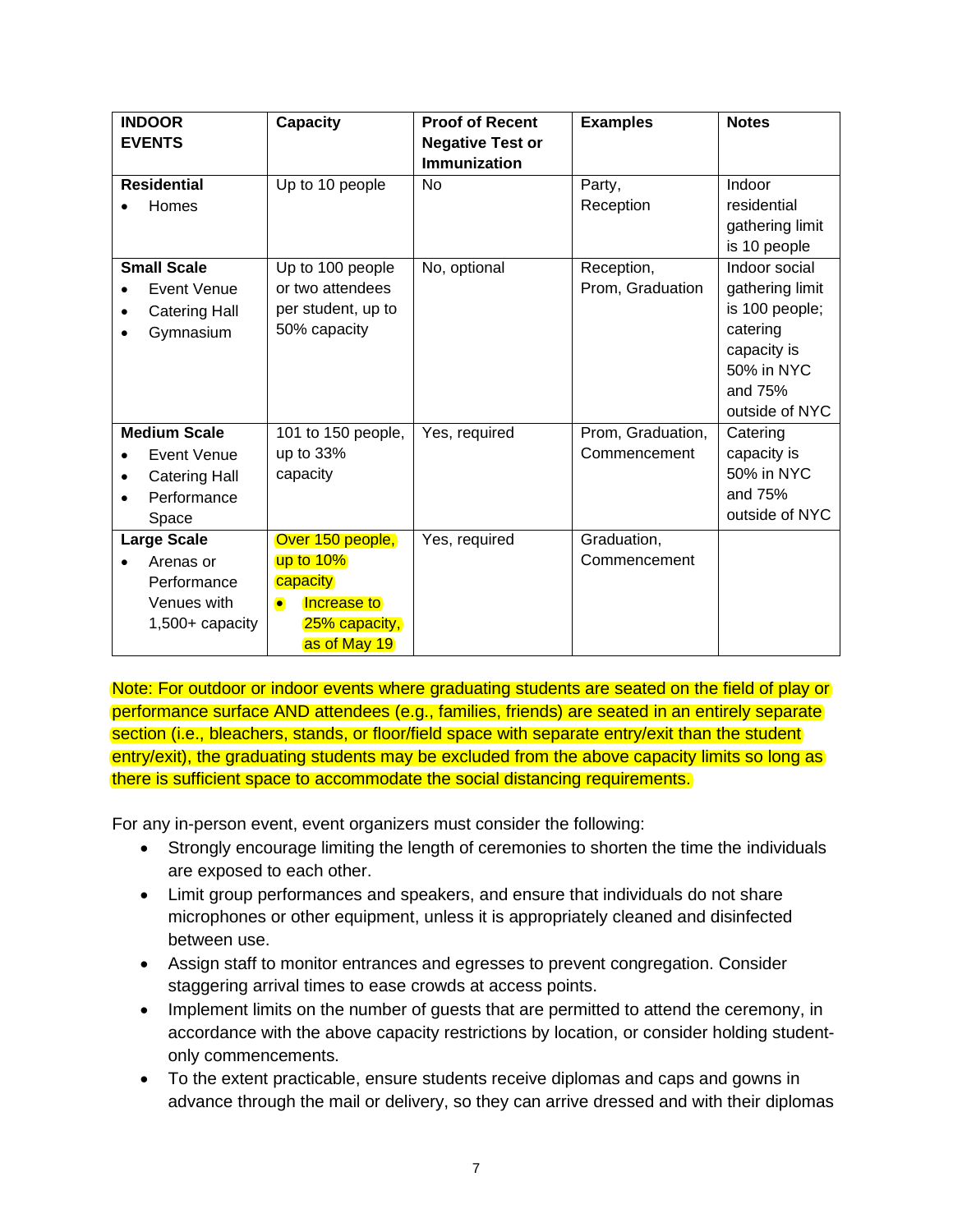in hand to avoid exchanging of items in-person. Students or families may also collect these items at the school during personal item/locker clean-out or meal distribution, so long as social distancing, staggered clean out times, and other guidelines are followed.

- To the extent practicable, there should be reduced restroom occupancy and no refreshments provided to prevent areas of congregation and additional areas to monitor. Students and families should be advised in advance that restroom facilities will be limited, and refreshments will not be available.
- Prohibit sharing of food or beverages between individuals unless they are members of the same household.
- Ensure that facilities are accessible to persons with disabilities and provide all necessary accommodations for students and family members or guests with special needs.
- Clearly communicate expectations and procedures related to photography, and ensure all students and families are aware of and adhere to photography policies. Universities, colleges, and schools may provide a photographer to take multiple pictures of all individual graduates and provide the photos to families to reduce concern of missing these important moments.
- Set expectations, policies, and guidelines in advance, ensure all students and families are aware of and adhere to established policies, and reiterate those before the ceremony day and at the start of the ceremony, to ensure overall health and safety.
- Each individual (e.g., student, family, faculty, staff) must wear a face covering while in attendance. As noted above, students may momentarily remove their face covering for pictures provided that they maintain appropriate social distancing from other individuals.

### **Effective June 1, 2021, Considerations for Proms and Balls**

Activities traditionally associated with proms and balls, such as

eating and dancing, present additional risks for viral transmission of COVID-19. To mitigate the risk of spread, proms and balls that involve eating and/or dancing, regardless of venue, must comply with the following restrictions in addition to the above venue and capacity restrictions, which shall take effect on June 1, 2021:

- Event organizers must ensure that attendees are not congregating, except when seated at their assigned table. Attendees should only be standing when necessary (e.g., enter/exit, restroom, use of staffed buffet), when essential to the event (e.g., entrance), or, when permitted under the below circumstances.
- Event organizers may provide cocktail receptions for attendees where standing is permitted with strict adherence to social distancing; provided, however, that attendees only remove their face coverings to consume food and beverages while seated. Further, attendees must not remove their face covering and must not consume food and beverage if members of different parties are within six feet.
- Event organizers may permit live music, entertainment (e.g., DJ), and/or dancing within the following parameters, which will be revisited by the State as the public health condition continues to change:
	- o Live music performers and other entertainers, particularly if unmasked or playing a wind instrument, must be separated from attendees by either 12 feet or an appropriate physical barrier.